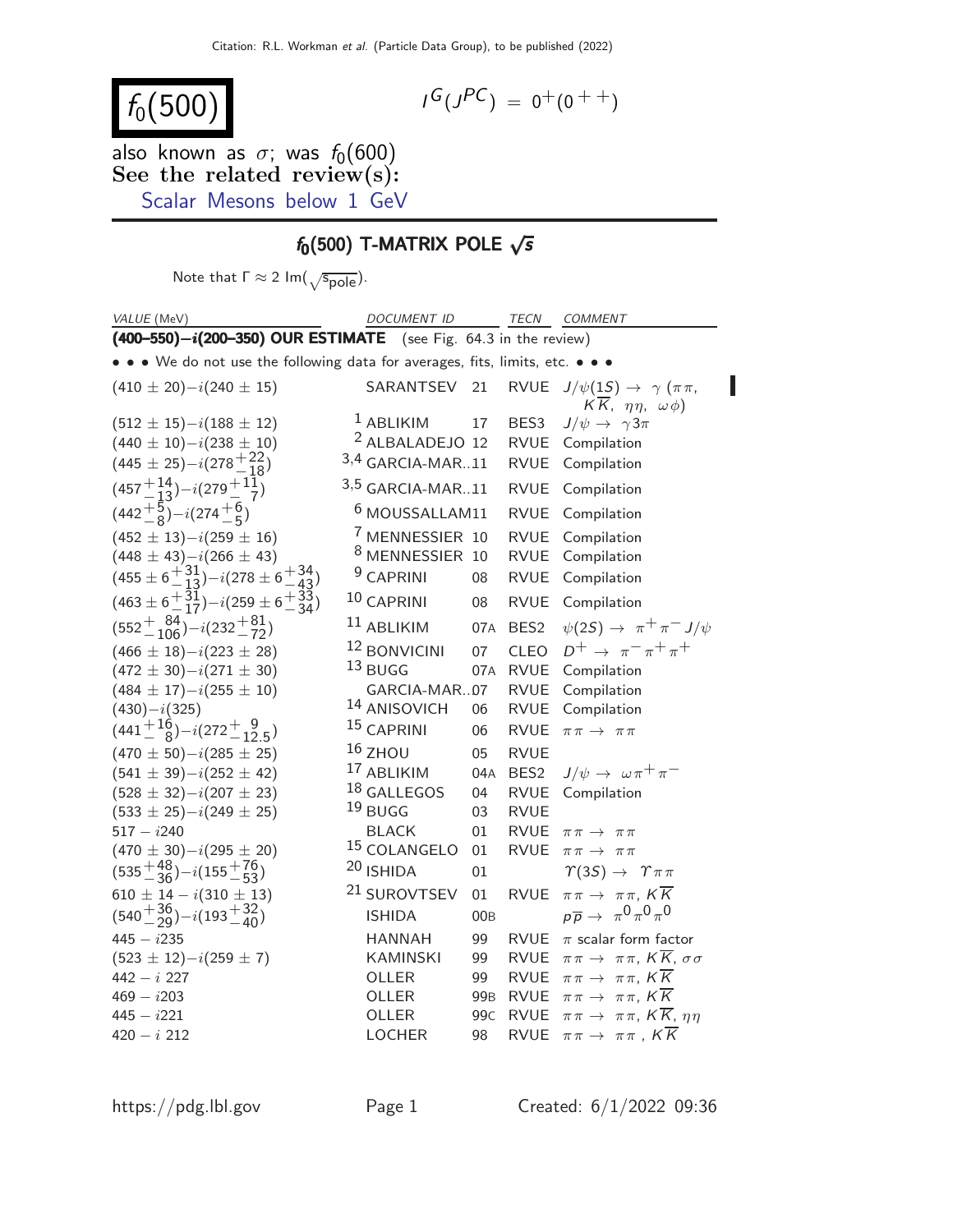| $440 - i245$                   | <sup>22</sup> DOBADO        |                 | 97 RVUE Compilation                                                     |
|--------------------------------|-----------------------------|-----------------|-------------------------------------------------------------------------|
| $(602 \pm 26)-i(196 \pm 27)$   | <sup>23</sup> ISHIDA        | 97              | $\pi\pi \rightarrow \pi\pi$                                             |
| $(537 \pm 20)-i(250 \pm 17)$   | <sup>24</sup> KAMINSKI 97B  |                 | RVUE $\pi \pi \rightarrow \pi \pi$ , $K \overline{K}$ , $4\pi$          |
| $470 - i250$                   | 25,26 TORNQVIST             | 96              | RVUE $\pi \pi \to \pi \pi$ , $K \overline{K}$ , $K \pi$ ,               |
| $387 - i305$                   | 26,27 JANSSEN               |                 | $\eta\pi$<br>95 RVUE $\pi \pi \rightarrow \pi \pi$ , KK                 |
| $420 - i370$                   | <sup>28</sup> ACHASOV       | 94              | RVUE $\pi \pi \rightarrow \pi \pi$                                      |
| $(506 \pm 10)-i(247 \pm 3)$    | <b>KAMINSKI</b>             | 94              | RVUE $\pi\pi \to \pi\pi$ , KK                                           |
| $370 - i356$                   | $29$ ZOU                    | 94 <sub>B</sub> | RVUE $\pi \pi \rightarrow \pi \pi$ , $K \overline{K}$                   |
| $408 - i342$                   | $26,29$ ZOU                 | 93              | RVUE $\pi \pi \rightarrow \pi \pi$ , $K \overline{K}$                   |
| $470 - i208$                   |                             |                 | 30 VANBEVEREN 86 RVUE $\pi \pi \rightarrow \pi \pi$ , KK, $\eta \eta$ , |
| $(750 \pm 50) - i(450 \pm 50)$ | <sup>31</sup> ESTABROOKS 79 |                 | RVUE $\pi\pi \to \pi\pi$ , KK                                           |
| $(660 \pm 100)-i(320 \pm 70)$  |                             |                 | PROTOPOP 73 HBC $\pi \pi \rightarrow \pi \pi$ , $K \overline{K}$        |
| $650 - i370$                   | 32 BASDEVANT                | 72              | RVUE $\pi \pi \rightarrow \pi \pi$                                      |

 $<sup>1</sup>$  S-matrix pole; 8595 events.</sup>

<sup>2</sup> Applying the chiral unitary approach at NLO to the  $K_{e4}$  data of BATLEY 10 and  $\pi N \rightarrow$  $\pi\pi\,N$  data of HYAMS 73, GRAYER 74, and PROTOPOPESCU 73.

<sup>3</sup> Uses the  $K_{e4}$  data of BATLEY 10C and the  $\pi N \to \pi \pi N$  data of HYAMS 73, GRAYER 74, and PROTOPOPESCU 73.

4 Analytic continuation using Roy equations.

5 Analytic continuation using GKPY equations.

 $6$  Using Roy equations.

<sup>7</sup> Average of three variants of the analytic K-matrix model. Uses the  $K_{e4}$  data of BAT-LEY 08A and the  $\pi N \to \pi \pi N$  data of HYAMS 73 and GRAYER 74.

 $8$  Average of the analyses of three data sets in the K-matrix model. Uses the data of BATLEY 08A, HYAMS 73, and GRAYER 74, partially of COHEN 80 or ETKIN 82B.

 $\frac{9}{2}$ From the  $K_{e4}$  data of BATLEY 08A and  $\pi N \to \pi \pi N$  data of HYAMS 73.

<sup>10</sup> From the K<sub>e4</sub> data of BATLEY 08A and  $\pi N \to \pi \pi N$  data of PROTOPOPESCU 73, GRAYER 74, and ESTABROOKS 74.

 $^{11}$  From a mean of three different  $f_{0}(500)$  parametrizations. Uses 40k events.

 $12$  From an isobar model using 2.6k events.

<sup>13</sup> Reanalysis of ABLIKIM 04A, PISLAK 01, and HYAMS 73 data.

 $14$  Using the N/D method.

 $^{15}$  From the solution of the Roy equation (ROY 71) for the isoscalar S-wave and using a phase-shift analysis of HYAMS 73 and PROTOPOPESCU 73 data.

 $^{16}$ Reanalysis of the data from PROTOPOPESCU 73, ESTABROOKS 74, GRAYER 74, ROSSELET 77, PISLAK 03, and AKHMETSHIN 04.

 $^{17}$  From a mean of six different analyses and  $f_0(500)$  parameterizations.

 $^{18}$ Using data on  $\psi(2S) \,\to\,\, J/\psi \pi \pi$  from BAI 00E and on  $\varUpsilon(\mathsf{nS}) \,\to\,\,\, \varUpsilon(\mathsf{mS}) \pi \pi$  from BUTLER 94B and ALEXANDER 98.

19 From a combined analysis of HYAMS 73, AUGUSTIN 89, AITALA 01B, and PISLAK 01.

 $^{20}$ A similar analysis (KOMADA 01) finds (580 $^{+79}_{-30}$ ) $-i(190^{+107}_{-49})$  MeV.

 $21$  Coupled channel reanalysis of BATON 70, BENSINGER 71, BAILLON 72, HYAMS 73, HYAMS 75, ROSSELET 77, COHEN 80, and ETKIN 82B using the uniformizing variable.

<sup>22</sup> Using the inverse amplitude method and data of ESTABROOKS 73, GRAYER 74, and PROTOPOPESCU 73.

23 Reanalysis of data from HYAMS 73, GRAYER 74, SRINIVASAN 75, and ROSSELET 77 using the interfering amplitude method.

24 Average and spread of 4 variants ("up" and "down") of KAMINSKI 97<sup>B</sup> 3-channel model.

<sup>25</sup> Uses data from BEIER 72B, OCHS 73, HYAMS 73, GRAYER 74, ROSSELET 77, CA-SON 83, ASTON 88, and ARMSTRONG 91B. Coupled channel analysis with flavor symmetry and all light two-pseudoscalars systems.

 $^{26}$ Demonstrates explicitly that  $\it f_{0}(500)$  and  $\it f_{0}(1370)$  are two different poles.

https://pdg.lbl.gov Page 2 Created: 6/1/2022 09:36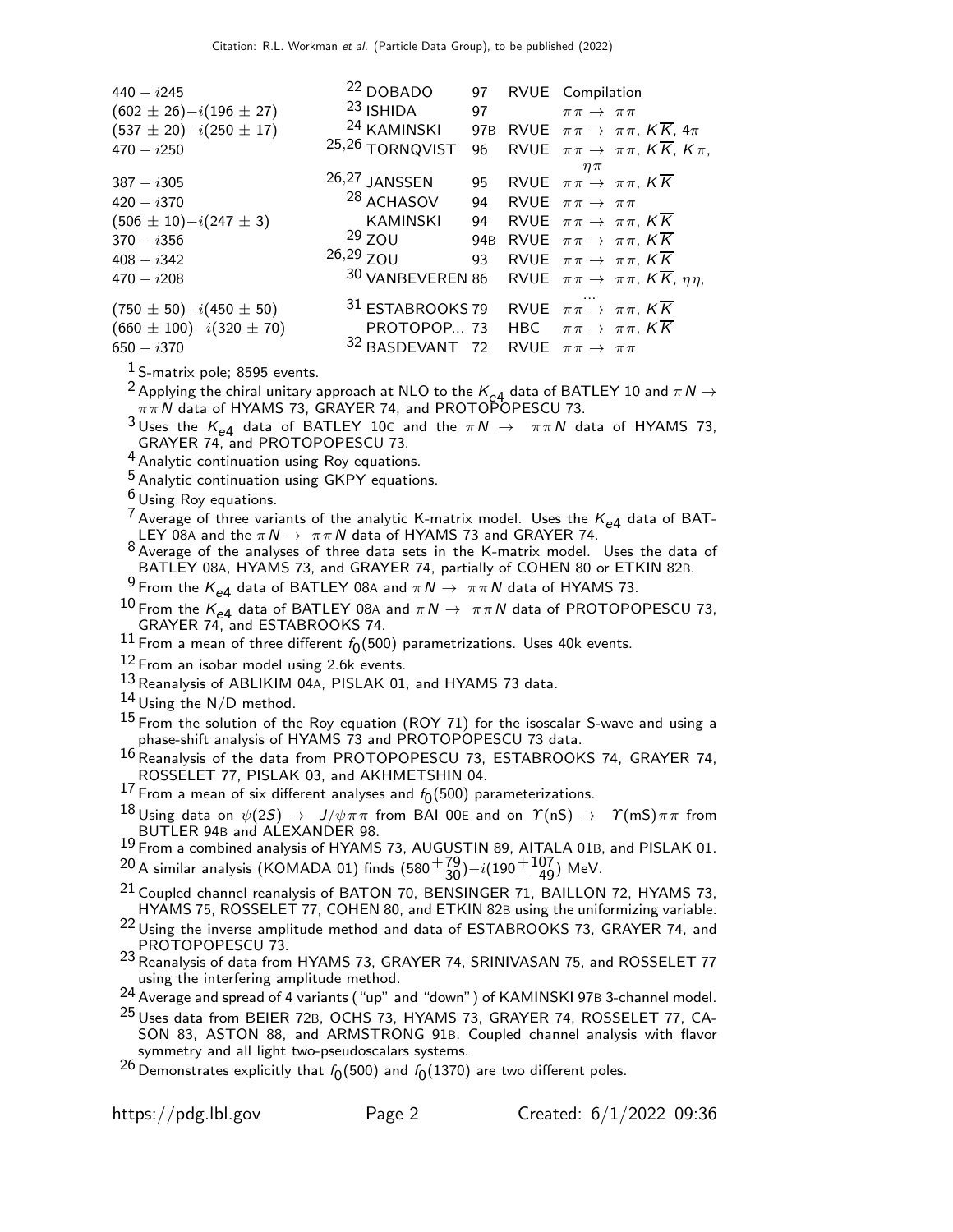<sup>27</sup> Analysis of data from FALVARD 88.

<sup>28</sup> Analysis of data from OCHS 73, ESTABROOKS 75, ROSSELET 77, and MUKHIN 80. <sup>29</sup> Analysis of data from OCHS 73, GRAYER 74, and ROSSELET 77.

- 30 Coupled-channel analysis using data from PROTOPOPESCU 73, HYAMS 73, HYAMS 75, GRAYER 74, ESTABROOKS 74, ESTABROOKS 75, FROGGATT 77, COR-DEN 79, BISWAS 81.
- 31 Analysis of data from APEL 72C, GRAYER 74, CASON 76, PAWLICKI 77. Includes spread and errors of 4 solutions.

<sup>32</sup> Analysis of data from BATON 70, BENSINGER 71, COLTON 71, BAILLON 72, PRO-TOPOPESCU 73, and WALKER 67.

| VALUE (MeV)                  | DOCUMENT ID                                                                   |        | TECN            | <b>COMMENT</b>                                                            |
|------------------------------|-------------------------------------------------------------------------------|--------|-----------------|---------------------------------------------------------------------------|
| 400 to 800 OUR ESTIMATE      |                                                                               |        |                 |                                                                           |
|                              | • • • We do not use the following data for averages, fits, limits, etc. • • • |        |                 |                                                                           |
| $513 + 32$                   |                                                                               |        |                 | 33 MURAMATSU 02 CLEO $e^+e^- \approx 10$ GeV                              |
| $478 + \frac{24}{23} \pm 17$ | <b>AITALA</b>                                                                 |        |                 | 01B E791 $D^+ \to \pi^- \pi^+ \pi^+$                                      |
| $563^{+58}_{-29}$            | 34 ISHIDA                                                                     | 01     |                 | $\Upsilon(3S) \rightarrow \Upsilon \pi \pi$                               |
| 555                          | 35 ASNER                                                                      | $00\,$ |                 | CLE2 $\tau^- \rightarrow \pi^- \pi^0 \pi^0 \nu_\tau$                      |
| $540 \pm 36$                 | <b>ISHIDA</b>                                                                 | 00B    |                 | $p\overline{p} \rightarrow \pi^0 \pi^0 \pi^0$                             |
| $750 \pm 4$                  | <b>ALEKSEEV</b>                                                               | 99     |                 | SPEC 1.78 $\pi^ p_{\text{polar}} \rightarrow \pi^- \pi^+ n$               |
| $744 \pm 5$                  | <b>ALEKSEEV</b>                                                               | 98     |                 | SPEC 1.78 $\pi^ p_{\text{polar}} \rightarrow \pi^- \pi^+ n$               |
| $759 \pm 5$                  | 36 TROYAN                                                                     | 98     |                 | 5.2 np $\rightarrow$ np $\pi^{+}\pi^{-}$                                  |
| $780 + 30$                   | <b>ALDE</b>                                                                   | 97     |                 | GAM2 450 $pp \rightarrow pp \pi^0 \pi^0$                                  |
| $585 + 20$                   | 37 ISHIDA                                                                     | 97     |                 | $\pi\pi \rightarrow \pi\pi$                                               |
| $761 \pm 12$                 | 38 SVEC                                                                       | 96     |                 | RVUE 6-17 $\pi N_{\text{polar}} \rightarrow \pi^+ \pi^- N$                |
| 860<br>$\sim$                | 39,40 TORNQVIST                                                               | 96     |                 | RVUE $\pi \pi \to \pi \pi$ , $K \overline{K}$ , $K \pi$ , $\eta \pi$      |
| $1165 \pm 50$                | 41,42 ANISOVICH                                                               | 95     |                 | RVUE $\pi^- p \rightarrow \pi^0 \pi^0 n$ ,                                |
|                              |                                                                               |        |                 | $\bar{p}p \to \pi^0 \pi^0 \pi^0$ , $\pi^0 \pi^0 \eta$ , $\pi^0 \eta \eta$ |
| $414 + 20$                   | 38 AUGUSTIN                                                                   | 89     | DM <sub>2</sub> |                                                                           |

 $f<sub>0</sub>(500)$  BREIT-WIGNER MASS

33 Statistical uncertainty only.

 $^{34}$ A similar analysis (KOMADA 01) finds 526 $^{+48}_{-37}$  MeV.

35 From the best fit of the Dalitz plot.

 $36\sigma$  effect, no PWA.

- 37 Reanalysis of data from HYAMS 73, GRAYER 74, SRINIVASAN 75, and ROSSELET 77 using the interfering amplitude method.
- 38 Breit-Wigner fit to S-wave intensity measured in  $\pi N \to \pi^- \pi^+ N$  on polarized targets. The fit does not include  $f_0(980)$ .
- 39 Uses data from ASTON 88, OCHS 73, HYAMS 73, ARMSTRONG 91B, GRAYER 74, CASON 83, ROSSELET 77, and BEIER 72B. Coupled channel analysis with flavor sym-

metry and all light two-pseudoscalars systems.<br><sup>40</sup> Also observed by ASNER 00 in  $\tau^- \to \pi^- \pi^0 \pi^0 \nu_\tau$  decays.

- $^{41}$  Uses  $\pi^{0}$   $\pi^{0}$  data from ANISOVICH 94, AMSLER 94D, and ALDE 95B,  $\pi^{+}$   $\pi^{-}$  data from OCHS 73, GRAYER 74 and ROSSELET 77, and  $\eta\eta$  data from ANISOVICH 94.
- $^{42}$  The pole is on Sheet III. Demonstrates explicitly that  $f_0(500)$  and  $f_0(1370)$  are two different poles.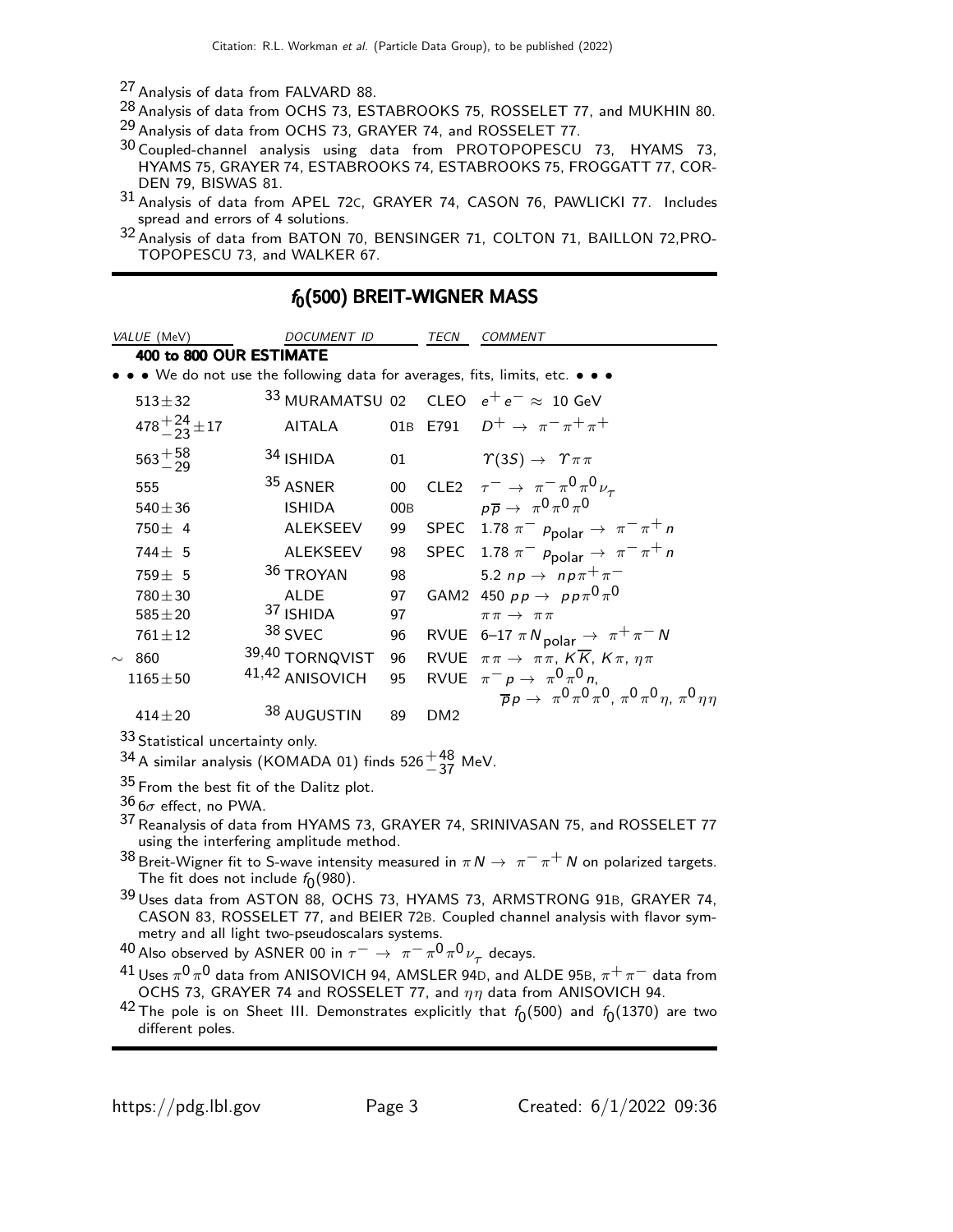## $f_0(500)$  BREIT-WIGNER WIDTH

| VALUE (MeV)                                                                                              | DOCUMENT ID                                                                 |                 | TECN            | COMMENT                                                                                   |  |
|----------------------------------------------------------------------------------------------------------|-----------------------------------------------------------------------------|-----------------|-----------------|-------------------------------------------------------------------------------------------|--|
|                                                                                                          | 100 to 800 OUR ESTIMATE                                                     |                 |                 |                                                                                           |  |
|                                                                                                          | • • We do not use the following data for averages, fits, limits, etc. • • • |                 |                 |                                                                                           |  |
| $335 \pm 67$                                                                                             |                                                                             |                 |                 | $43$ MURAMATSU 02 CLEO $e^+e^- \approx 10$ GeV                                            |  |
| $324^{+}_{-}$ $40^{+}$ $\pm$ 21                                                                          | <b>AITALA</b>                                                               |                 | 01B E791        | $D^+\rightarrow \pi^-\pi^+\pi^+$                                                          |  |
| $372^{+229}_{-95}$                                                                                       | 44 ISHIDA                                                                   | 01              |                 | $\Upsilon(3S) \rightarrow \Upsilon \pi \pi$                                               |  |
| 540                                                                                                      | 45 ASNER                                                                    | $00\,$          |                 | CLE2 $\tau^- \rightarrow \pi^- \pi^0 \pi^0 \nu_\tau$                                      |  |
| $372 \pm 80$                                                                                             | <b>ISHIDA</b>                                                               | 00 <sub>B</sub> |                 | $p\overline{p} \rightarrow \pi^0 \pi^0 \pi^0$                                             |  |
| $119 \pm 13$                                                                                             | <b>ALEKSEEV</b>                                                             | 99              |                 | SPEC 1.78 $\pi^-$ p <sub>polar</sub> $\rightarrow \pi^- \pi^+ n$                          |  |
| $77 \pm 22$                                                                                              | <b>ALEKSEEV</b>                                                             | 98              |                 | SPEC 1.78 $\pi^ p_{\text{polar}} \rightarrow \pi^- \pi^+ n$                               |  |
| $35 \pm 12$                                                                                              | 46 TROYAN                                                                   | 98              |                 | 5.2 np $\rightarrow$ np $\pi^{+}\pi^{-}$                                                  |  |
| $780 \pm 60$                                                                                             | <b>ALDE</b>                                                                 | 97              |                 | GAM2 450 $pp \rightarrow pp \pi^0 \pi^0$                                                  |  |
| $385 \pm 70$                                                                                             | 47 ISHIDA                                                                   | 97              |                 | $\pi \pi \rightarrow \pi \pi$                                                             |  |
| $290 \pm 54$                                                                                             | 48 SVEC                                                                     | 96              |                 | RVUE 6-17 $\pi N_{\text{polar}} \rightarrow \pi^+ \pi^- N$                                |  |
| $\sim$ 880                                                                                               | 49,50 TORNQVIST                                                             | 96              |                 | RVUE $\pi \pi \to \pi \pi$ , $K \overline{K}$ , $K \pi$ , $\eta \pi$                      |  |
| 460 $\pm$ 40                                                                                             | 51,52 ANISOVICH                                                             | 95              |                 | RVUE $\pi^- p \rightarrow \pi^0 \pi^0 n$ ,                                                |  |
|                                                                                                          |                                                                             |                 |                 | $\overline{p}p \to \pi^0 \pi^0 \pi^0$ , $\pi^0 \pi^0 \eta$ , $\pi^0 \eta \eta$            |  |
| $494 \pm 58$                                                                                             | 48 AUGUSTIN                                                                 | 89              | DM <sub>2</sub> |                                                                                           |  |
|                                                                                                          | 43 Statistical uncertainty only.                                            |                 |                 |                                                                                           |  |
|                                                                                                          | <sup>44</sup> A similar analysis (KOMADA 01) finds $301^{+145}_{-100}$ MeV. |                 |                 |                                                                                           |  |
|                                                                                                          | <sup>45</sup> From the best fit of the Dalitz plot.                         |                 |                 |                                                                                           |  |
| $46$ $6\sigma$ effect, no PWA.                                                                           |                                                                             |                 |                 |                                                                                           |  |
|                                                                                                          | using the interfering amplitude method.                                     |                 |                 | <sup>47</sup> Reanalysis of data from HYAMS 73, GRAYER 74, SRINIVASAN 75, and ROSSELET 77 |  |
| $^{48}$ Breit-Wigner fit to S-wave intensity measured in $\pi N \to \pi^- \pi^+ N$ on polarized targets. |                                                                             |                 |                 |                                                                                           |  |
|                                                                                                          | The fit does not include $f_0(980)$ .                                       |                 |                 |                                                                                           |  |
|                                                                                                          |                                                                             |                 |                 | <sup>49</sup> Uses data from ASTON 88, OCHS 73, HYAMS 73, ARMSTRONG 91B, GRAYER 74,       |  |
| CASON 83, ROSSELET 77, and BEIER 72B. Coupled channel analysis with flavor sym-                          |                                                                             |                 |                 |                                                                                           |  |
| metry and all light two-pseudoscalars systems.                                                           |                                                                             |                 |                 |                                                                                           |  |
| <sup>50</sup> Also observed by ASNER 00 in $\tau^- \to \pi^- \pi^0 \pi^0 \nu_\tau$ decays.               |                                                                             |                 |                 |                                                                                           |  |

 $^{51}$  Uses  $\pi^{0}$   $\pi^{0}$  data from ANISOVICH 94, AMSLER 94D, and ALDE 95B,  $\pi^{+}$   $\pi^{-}$  data from OCHS 73, GRAYER 74 and ROSSELET 77, and  $\eta\eta$  data from ANISOVICH 94.

 $^{52}$  The pole is on Sheet III. Demonstrates explicitly that  $f_0(500)$  and  $f_0(1370)$  are two different poles.

 $f_0(500)$  DECAY MODES

|                           | Mode       | Fraction $(\Gamma_i/\Gamma)$ |
|---------------------------|------------|------------------------------|
| $\Gamma_1$                | $\pi\,\pi$ | seen                         |
| $\Gamma_2$ $\gamma\gamma$ |            | seen                         |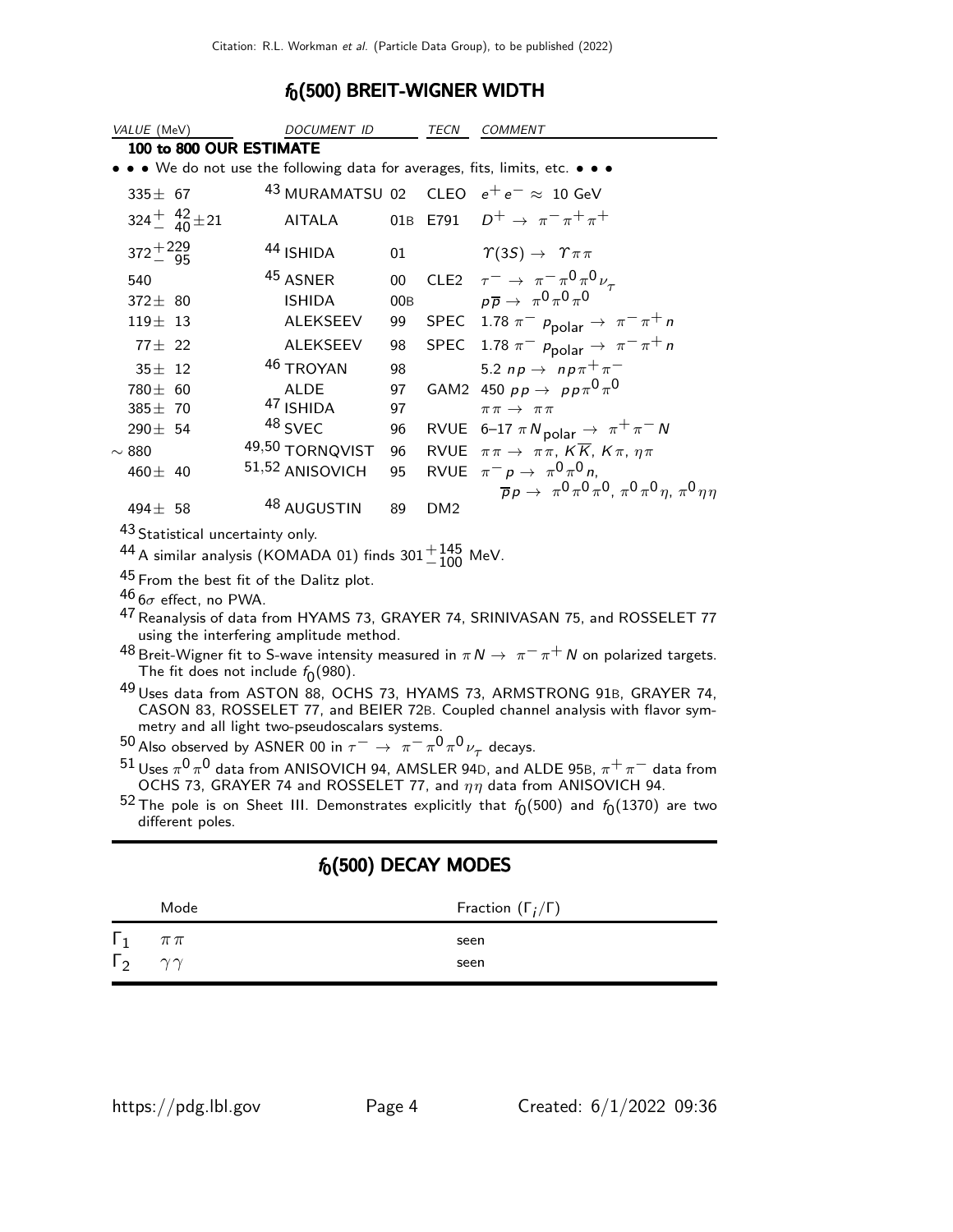#### $f_0(500)$  PARTIAL WIDTHS

| $\Gamma(\gamma\gamma)$ |                                                                               |                                   |     |             | Γ <sub>2</sub>                                                                                                                                                                                                                                                                                                                     |  |
|------------------------|-------------------------------------------------------------------------------|-----------------------------------|-----|-------------|------------------------------------------------------------------------------------------------------------------------------------------------------------------------------------------------------------------------------------------------------------------------------------------------------------------------------------|--|
| VALUE (keV)            |                                                                               | DOCUMENT ID                       |     | TECN        | <b>COMMENT</b>                                                                                                                                                                                                                                                                                                                     |  |
|                        | • • • We do not use the following data for averages, fits, limits, etc. • • • |                                   |     |             |                                                                                                                                                                                                                                                                                                                                    |  |
| $2.05 \pm 0.21$        |                                                                               | $53$ DAI                          |     |             | 14A RVUE Compilation                                                                                                                                                                                                                                                                                                               |  |
| 1.7 $\pm$ 0.4          |                                                                               | 54 HOFERICHT 11 RVUE Compilation  |     |             |                                                                                                                                                                                                                                                                                                                                    |  |
| $3.08 \pm 0.82$        |                                                                               | 55 MENNESSIER 11 RVUE Compilation |     |             |                                                                                                                                                                                                                                                                                                                                    |  |
|                        | $2.08 \pm 0.2 + 0.07 - 0.04$                                                  | 56 MOUSSALLAM11 RVUE Compilation  |     |             |                                                                                                                                                                                                                                                                                                                                    |  |
| 2.08                   |                                                                               | 57 MAO                            | 09  |             | RVUE Compilation                                                                                                                                                                                                                                                                                                                   |  |
| $1.2 \pm 0.4$          |                                                                               | 58 BERNABEU                       | 08  | <b>RVUE</b> |                                                                                                                                                                                                                                                                                                                                    |  |
| 3.9 $\pm$ 0.6          |                                                                               | 55 MENNESSIER 08                  |     |             | RVUE $\gamma \gamma \rightarrow \pi^+ \pi^-$ , $\pi^0 \pi^0$                                                                                                                                                                                                                                                                       |  |
| $1.8 \pm 0.4$          |                                                                               | 59 OLLER                          | 08  |             | RVUE Compilation                                                                                                                                                                                                                                                                                                                   |  |
| $1.68 \pm 0.15$        |                                                                               | 59,60 OLLER                       | 08A |             | RVUE Compilation                                                                                                                                                                                                                                                                                                                   |  |
| 3.1 $\pm$ 0.5          |                                                                               | 61,62 PENNINGTON 08               |     |             | RVUE Compilation                                                                                                                                                                                                                                                                                                                   |  |
| 2.4 $\pm$ 0.4          |                                                                               | 62,63 PENNINGTON 08               |     |             | RVUE Compilation                                                                                                                                                                                                                                                                                                                   |  |
| 4.1 $\pm$ 0.3          |                                                                               | <sup>64</sup> PENNINGTON 06       |     |             | RVUE $\gamma \gamma \rightarrow \pi^0 \pi^0$                                                                                                                                                                                                                                                                                       |  |
| 3.8 $\pm 1.5$          |                                                                               | 65,66 BOGLIONE                    | 99  |             | RVUE $\gamma \gamma \rightarrow \pi^+ \pi^-$ , $\pi^0 \pi^0$                                                                                                                                                                                                                                                                       |  |
| 5.4 $\pm 2.3$          |                                                                               | <sup>65</sup> MORGAN              | 90  |             | RVUE $\gamma \gamma \rightarrow \pi^+ \pi^-$ , $\pi^0 \pi^0$                                                                                                                                                                                                                                                                       |  |
| $\pm 6$<br>10          |                                                                               | COURAU                            | 86  |             | DM1 $e^+e^- \rightarrow \pi^+\pi^-e^+e^-$                                                                                                                                                                                                                                                                                          |  |
|                        |                                                                               |                                   |     |             | $\mathbf{A}$ $\mathbf{A}$ $\mathbf{A}$ $\mathbf{A}$ $\mathbf{A}$ $\mathbf{A}$ $\mathbf{A}$ $\mathbf{A}$ $\mathbf{A}$ $\mathbf{A}$ $\mathbf{A}$ $\mathbf{A}$ $\mathbf{A}$ $\mathbf{A}$ $\mathbf{A}$ $\mathbf{A}$ $\mathbf{A}$ $\mathbf{A}$ $\mathbf{A}$ $\mathbf{A}$ $\mathbf{A}$ $\mathbf{A}$ $\mathbf{A}$ $\mathbf{A}$ $\mathbf{$ |  |

<sup>53</sup> Using dispersive analysis with phases from GARCIA-MARTIN 11A and BUETTIKER 04 as input.

 $^{54}$ Using Roy-Steiner equations with  $\pi\pi$  phase shifts from an update of COLANGELO 01 and from GARCIA-MARTIN 11A. 55 Using an analytic K-matrix model.

 $^{56}$ Using dispersion integral with phase input from Roy equations and data from MAR-SISKE 90, BOYER 90, BEHREND 92, UEHARA 08A, and MORI 07.

 $^{57}$  Used dispersion theory. The value quoted used the  $f_0(500)$  pole position of 457  $i276$ MeV.

 $^{58}$ Using  $\rho$ ,  $n$  polarizabilities from PDG 06 and fitting to  $\pi\pi$  phase motion from GARCIA-MARTIN 07 and  $\sigma$ -poles from GARCIA-MARTIN 07 and CAPRINI 06.

59 Using twice-subtracted dispersion integrals.

60 Supersedes OLLER 08.

 $^{61}$ Solution A (preferred solution based on  $\chi^2$ -analysis).

 $62$  Dispersion theory based amplitude analysis of BOYER 90, MARSISKE 90, BEHREND 92, and MORI 07.

63 Solution B (worse than solution A; still acceptable when systematic uncertainties are included).

 $64$  Using unitarity and the  $\sigma$  pole position from CAPRINI 06.

 $^{65}$  This width could equally well be assigned to the  $f_0(1370)$ . The authors analyse data from BOYER 90 and MARSISKE 90 and report strong correlation with  $\gamma\gamma$  width of  $f_2(1270).$ 

66 Supersedes MORGAN 90.

### $f_0(500)$  REFERENCES

|                          |     | SARANTSEV 21 PL B816 136227 | A.V. Sarantsev et al.                   | (BONN, PNPI)     |
|--------------------------|-----|-----------------------------|-----------------------------------------|------------------|
| ABLIKIM 17               |     | PRL 118 012001              | M. Ablikim et al.                       | (BESIII Collab.) |
| DAI <b>DAI</b>           | 14A | PR D90 036004               | L.-Y. Dai, M.R. Pennington              | (CEBAF)          |
|                          |     | ALBALADEJO 12 PR D86 034003 | M. Albaladejo, J.A. Oller               | (MURC)           |
|                          |     | GARCIA-MAR11 PRL 107 072001 | R. Garcia-Martin et al.                 | (MADR, CRAC)     |
| GARCIA-MAR 11A           |     | PR D83 074004               | R. Garcia-Martin <i>et al.</i>          | (MADR, CRAC)     |
| HOFERICHT 11             |     | EPJ C71 1743                | M. Hoferichter, D.R. Phillips, C. Schat | $(BONN+)$        |
| MENNESSIER 11 PL B696 40 |     |                             | G. Mennessier, S. Narison, X.-G. Wang   |                  |
|                          |     |                             |                                         |                  |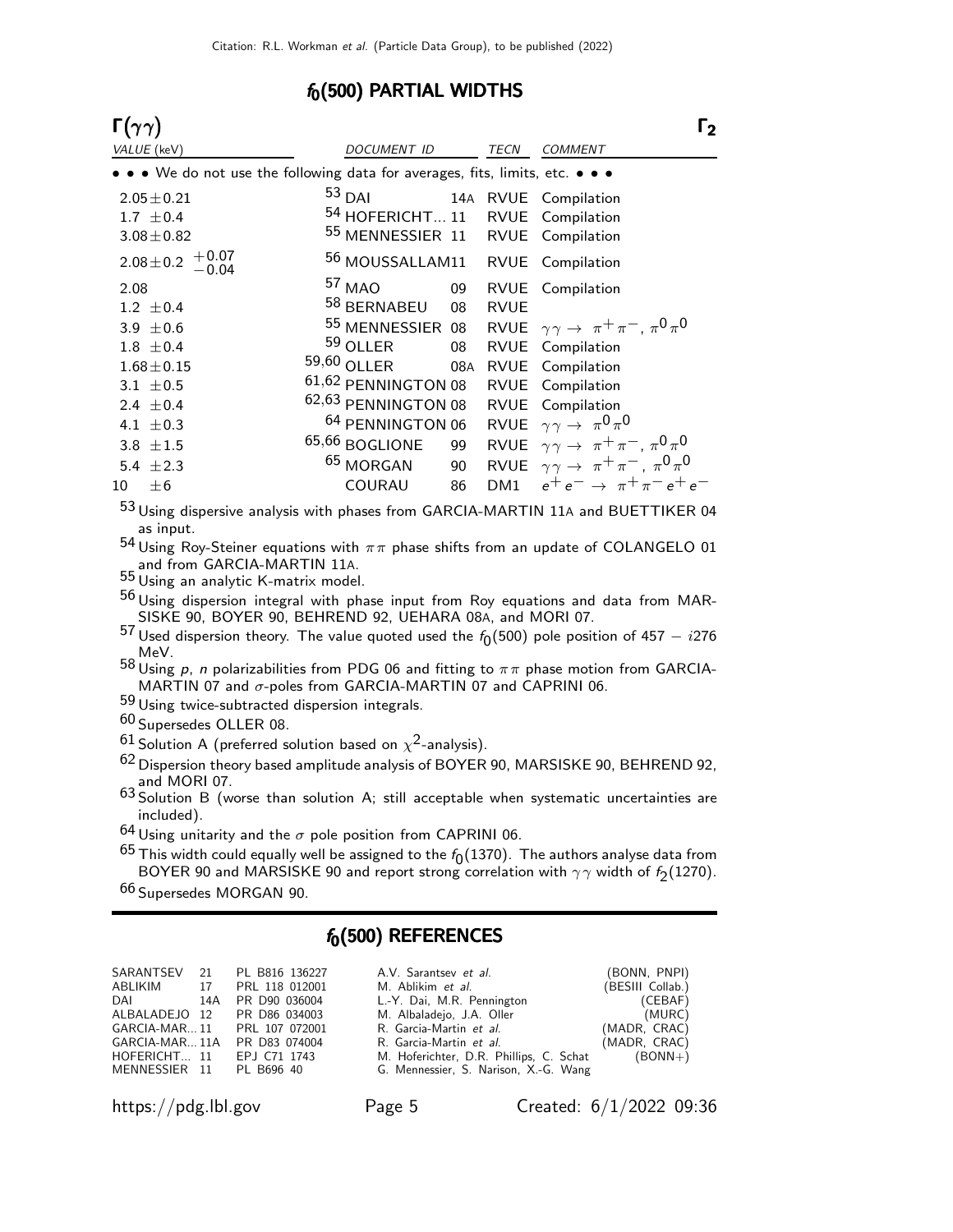| MOUSSALLAM 11              |           | EPJ C71 1814                              | B. Moussallam                                                |
|----------------------------|-----------|-------------------------------------------|--------------------------------------------------------------|
| BATLEY                     | 10        | PL B686 101                               | J.R. Batley <i>et al.</i><br>(CERN NA48/2 Collab.)           |
| BATLEY                     | 10C       | EPJ C70 635                               | J.R. Batley et al.<br>(CERN NA48/2 Collab.)                  |
| MENNESSIER 10              |           | PL B688 59                                | G. Mennessier, S. Narison, X.-G. Wang                        |
| MAO                        | 09        | PR D79 116008                             | Y. Mao <i>et al.</i>                                         |
| BATLEY                     | 08A       | EPJ C54 411                               | J.R. Batley <i>et al.</i><br>(CERN NA48/2 Collab.)           |
| BERNABEU<br><b>CAPRINI</b> | 08<br>08  | PRL 100 241804<br>PR D77 114019           | J. Bernabeu, J. Prades<br>(IFIC, GRAN)                       |
| MENNESSIER 08              |           | PL B665 205                               | I. Caprini<br>G. Mennessier, S. Narison, W. Ochs             |
| OLLER                      | 08        | PL B659 201                               | J.A. Oller, L. Roca, C. Schat<br>(MURC, UBA)                 |
| OLLER                      | 08A       | EPJ A37 15                                | J.A. Oller, L. Roca<br>(MURC)                                |
| PENNINGTON 08              |           | EPJ C56 1                                 | M.R. Pennington et al.                                       |
| UEHARA                     | 08A       | PR D78 052004                             | S. Uehara et al.<br>(BELLE Collab.)                          |
| ABLIKIM                    | 07A       | PL B645 19                                | M. Ablikim et al.<br>(BES Collab.)                           |
| <b>BONVICINI</b>           | 07        | PR D76 012001                             | G. Bonvicini et al.<br>(CLEO Collab.)                        |
| BUGG                       | 07A       | JP G34 151                                | D.V. Bugg et al.                                             |
| GARCIA-MAR07               |           | PR D76 074034                             | R. Garcia-Martin, J.R. Pelaez, F.J. Yndurain                 |
| MORI                       | 07        | PR D75 051101                             | T. Mori et al.<br>(BELLE Collab.)                            |
| ANISOVICH                  | 06        | <b>IJMP A21 3615</b>                      | V.V. Anisovich                                               |
| CAPRINI                    | 06        | PRL 96 132001                             | I. Caprini, G. Colangelo, H. Leutwyler<br>$(BCIP+)$          |
| <b>PDG</b>                 | 06        | JP G33 1                                  | W.-M. Yao et al.<br>(PDG Collab.)                            |
| PENNINGTON 06<br>ZHOU      | 05        | PRL 97 011601<br>JHEP 0502 043            | M.R. Pennington<br>Z.Y. Zhou et al.                          |
| ABLIKIM                    | 04A       | PL B598 149                               | M. Ablikim et al.<br>(BES Collab.)                           |
| AKHMETSHIN 04              |           | PL B578 285                               | R.R. Akhmetshin et al.<br>(Novosibirsk CMD-2 Collab.)        |
| <b>BUETTIKER</b>           | 04        | EPJ C33 409                               | P. Buettiker, S. Descotes-Genon, B. Moussallam               |
| GALLEGOS                   | 04        | PR D69 074033                             | A. Gallegos et al.                                           |
| BUGG                       | 03        | PL B572 1                                 | D.V. Bugg                                                    |
| <b>PISLAK</b>              | 03        | PR D67 072004                             | S. Pislak et al.<br>(BNL E865 Collab.)                       |
| Also                       |           | PR D81 119903E                            | S. Pislak et al.<br>(BNL E865 Collab.)                       |
| MURAMATSU 02               |           | PRL 89 251802                             | H. Muramatsu et al.<br>(CLEO Collab.)                        |
| Also                       |           | PRL 90 059901 (errat.)                    | (CLEO Collab.)<br>H. Muramatsu et al.                        |
| AITALA                     | 01B       | PRL 86 770                                | E.M. Aitala et al.<br>(FNAL E791 Collab.)                    |
| <b>BLACK</b>               | 01        | PR D64 014031                             | D. Black et al.                                              |
| COLANGELO                  | 01        | NP B603 125                               | G. Colangelo, J. Gasser, H. Leytwyler                        |
| <b>ISHIDA</b>              | 01        | PL B518 47                                | M. Ishida et al.<br>T. Komada et al.                         |
| KOMADA<br>PISLAK           | 01<br>01  | PL B508 31<br>PRL 87 221801               | S. Pislak <i>et al.</i><br>(BNL E865 Collab.)                |
| Also                       |           | PR D67 072004                             | S. Pislak et al.<br>(BNL E865 Collab.)                       |
| Also                       |           | PRL 105 019901E                           | S. Pislak et al.<br>(BNL E865 Collab.)                       |
| SUROVTSEV                  | 01        | PR D63 054024                             | Y.S. Surovtsev, D. Krupa, M. Nagy                            |
| ASNER                      | 00        | PR D61 012002                             | D.M. Asner et al.<br>(CLEO Collab.)                          |
| BAI                        | 00E       | PR D62 032002                             | J. Bai et al.<br>(BES Collab.)                               |
| <b>ISHIDA</b>              | 00B       | PTP 104 203                               | M. Ishida et al.                                             |
| ALEKSEEV                   | 99        | NP B541 3                                 | I.G. Alekseev et al.                                         |
| <b>BOGLIONE</b>            | 99        | EPJ C9 11                                 | M. Boglione, M.R. Pennington                                 |
| HANNAH                     | 99        | PR D60 017502                             | T. Hannah                                                    |
| KAMINSKI                   | 99        | EPJ C9 141                                | R. Kaminski, L. Lesniak, B. Loiseau<br>(CRAC, PARIN)         |
| OLLER                      | 99        | PR D60 099906 (erratum) J.A. Oller et al. |                                                              |
| OLLER                      | 99B       | NP A652 407 (erratum) J.A. Oller, E. Oset |                                                              |
| OLLER<br>ALEKSEEV          | 99C<br>98 | PR D60 074023<br>PAN 61 174               | J.A. Oller, E. Oset<br>I.G. Alekseev et al.                  |
| ALEXANDER                  | 98        | PR D58 052004                             | J.P. Alexander <i>et al.</i><br>(CLEO Collab.)               |
| LOCHER                     | 98        | EPJ C4 317                                | M.P. Locher et al.<br>(PSI)                                  |
| TROYAN                     | 98        | JINRRC 5-91 33                            | Yu. Troyan et al.                                            |
| ALDE                       | 97        | PL B397 350                               | D.M. Alde <i>et al.</i><br>(GAMS Collab.)                    |
| DOBADO                     | 97        | PR D56 3057                               | A. Dobado, J.R. Pelaez                                       |
| ISHIDA                     | 97        | PTP 98 1005                               | S. Ishida et al.<br>(TOKY, MIYA, KEK)                        |
| KAMINSKI                   | 97B       | PL B413 130                               | R. Kaminski, L. Lesniak, B. Loiseau<br>(CRAC, IPN)           |
| Also                       |           | PTP 95 745                                | S. Ishida et al.<br>(TOKY, MIYA, KEK)                        |
| SVEC                       | 96        | PR D53 2343                               | M. Svec<br>(MCGI)                                            |
| TORNQVIST                  | 96        | PRL 76 1575                               | N.A. Tornqvist, M. Roos<br>(HELS)                            |
| ALDE                       | 95B       | ZPHY C66 375                              | D.M. Alde et al.<br>(GAMS Collab.)                           |
| ANISOVICH<br>JANSSEN       | 95<br>95  | PL B355 363<br>PR D52 2690                | V.V. Anisovich et al.<br>(PNPI, SERP)<br>G. Janssen et al.   |
| ACHASOV                    | 94        | PR D49 5779                               | (STON, ADLD, JULI)<br>N.N. Achasov, G.N. Shestakov<br>(NOVM) |
| AMSLER                     | 94D       | PL B333 277                               | C. Amsler et al.<br>(Crystal Barrel Collab.)                 |
| ANISOVICH                  | 94        | PL B323 233                               | V.V. Anisovich et al.<br>(Crystal Barrel Collab.)            |
| <b>BUTLER</b>              | 94B       | PR D49 40                                 | F. Butler <i>et al.</i><br>(CLEO Collab.)                    |
| KAMINSKI                   | 94        | PR D50 3145                               | R. Kaminski, L. Lesniak, J.P. Maillet<br>$(CRAC+)$           |
|                            |           | PR D50 591                                | B.S. Zou, D.V. Bugg<br>(LOQM)                                |